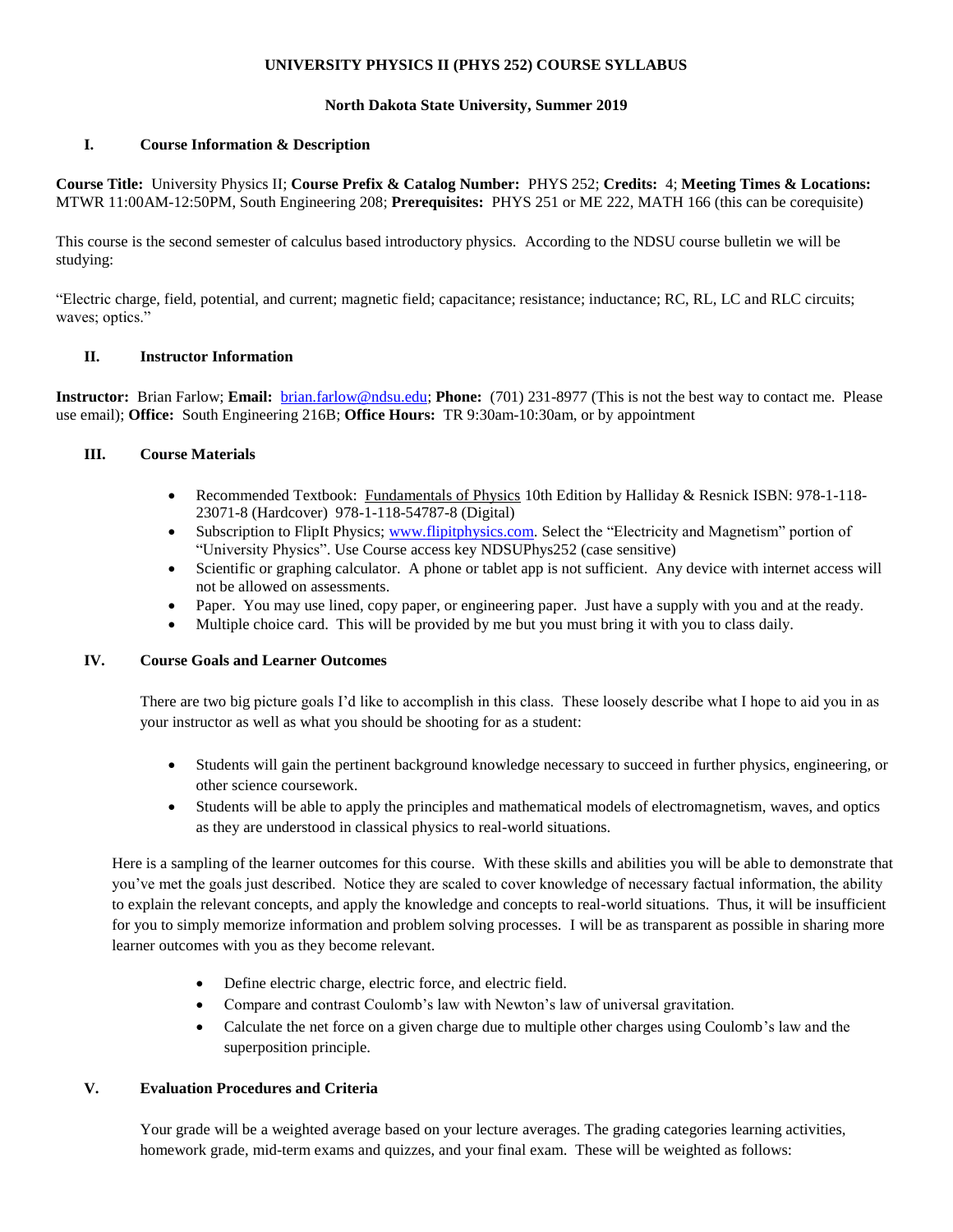- Learning Activities Grade (10%) –Activities necessary for preparing for lecture. These materials will be found on FlipIt Physics. They will be scored for participation.
- Homework (25%) homework is arguably the essential piece in helping you learn how to apply your knowledge. Homework assignments will be problem based and submitted online through FlipIt Physics. Grading will be for correctness, but you will have up to 99 submission opportunities before the deadlines.
- Mid-term Exams (30%) There will be 3 midterm exams. The first will cover FlipIt Physics sections "Electricity" and "DC Circuits" and will be on June 27. The second will cover FlipIt Physics section "Magnetism" and will be on July 11. The third will cover the "AC Circuits" section and be on July 22. Format will consist of 3-4 open-ended conceptual questions and 3-4 quantitative problems.
- Quizzes (15%) There will be frequent and brief quizzes (in an 8-week term, possibly 2 per week). They will usually take the form of 1-2 short-answer or open ended responses, and 1 quantitative problem.
- Final Exam (20%) A comprehensive final exam, but will have more content specifically from the "Light and Optics" section. Will occur on August 1.
- Grading Scale:

| >90.O | $80.0 - 89.9$   70.0-79.9   60.0-69.9 |  |
|-------|---------------------------------------|--|

\*all numerical values given as percentages

## **VI. Attendance**

Attendance will not be taken and will not directly affect grading. However there will be numerous in-class activities that will impact your grade, as well as frequent quizzes, for which you must be present to earn any credit. It is not to your benefit to miss class.

You should come to class everyday having completed all required out-of-class instructional materials posted to Blackboard or scheduled on FlipIt Physics, including the associated quizzes. Bring any notes and/or work done for those materials with you. In class make sure you have sufficient paper, writing utensils, and a calculator because we will be doing a fair amount of problem solving. Also be sure to bring your provided multiple choice answer card with you every day.

Veterans and student service members with special circumstances or who are activated are encouraged to notify the instructor as soon as possible and are encouraged to provide Activation Orders.

## **VII. Calendar**

Important, University-set Dates:

Drop/Add Deadline: June 14 Requests for Pass/Fail: June 19 Holiday: July 4 Withdraw with W: July 22 Final Grades Posted: August 6 (late evening, so the NDSU website says)

## **VIII. Accommodations**

Any students with disabilities or other special needs, who need special accommodations in this course are invited to share these concerns or requests with the instructor and contact the Disability Services Office as soon as possible.

## **IX. Academic Honesty**

The academic community is operated on the basis of honesty, integrity, and fair play. NDSU Policy 335: Code of Academic Responsibility and Conduct applies to cases in which cheating, plagiarism, or other academic misconduct have occurred in an instructional context. Students found guilty of academic misconduct are subject to penalties, up to and possibly including suspension and/or expulsion. Student academic misconduct records are maintained by the Office of Registration